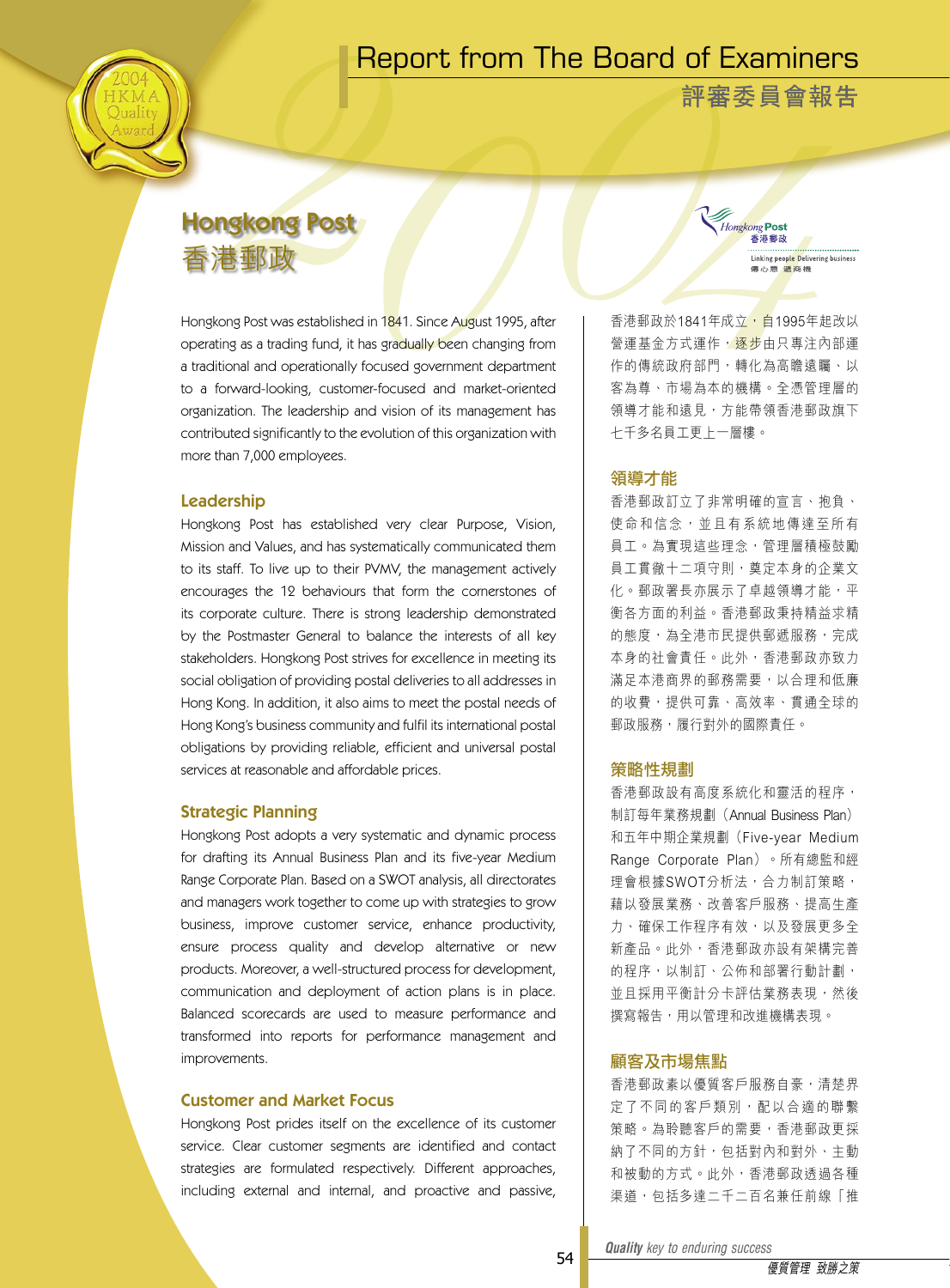## Report from The Board of Examiners

**評審委員會報告**

are used to listen to customers' needs. Customer and market knowledge are collected through various channels, including the very powerful 2,200 outbound delivery staff acting as front line "sales persons". Senior management also set good customer relationship building examples by paying regular visits to key accounts.

## Measurement, Analysis, and Knowledge Management

Based on the balanced scorecard approach, Key Performance Indicators for different business areas are used to track daily operations and overall organizational performance. Comprehensive benchmarking exercises are done locally and internationally to enhance the business and improve quality. Proven mechanisms and well-established channels are developed to make information accessible to employees, suppliers, partners and customers. Organizational knowledge is properly managed and transferred to employees to enhance their work capability, and due recognition is given to encourage knowledge sharing.

## Human Resource Focus

Hongkong Post invests in providing excellent working conditions, developing effective teamwork, recognizing contributions and achievements, and offering training at all levels to build a highly committed and skilled workforce to deliver best-in-class customer service. Specifically, efforts are taken to make jobs more interesting and meaningful to staff through job enlargement, job rotation and job enrichment. The "Be the leader in your own field" culture and the encouragement of supervisors and managers to take on the "Trainer" role in developing their subordinates are effective in motivating the employees. It has conducted staff perception surveys since 1996 and staff members are informed of the findings through the publication of "Pledges to Colleagues".

#### Process Management

The key value creation processes are explicitly defined with clear value drivers – low cost, on-time delivery, and reliable and convenient service. Key performance measures, in-process measures and the likes are systematically reviewed to monitor the process performance. An activity-based costing system is

銷員」的外勤郵遞員, 收集客戶和市場資 料。高級管理層亦會<mark>定期</mark>浩訪主要客戶, 務求以身作則,與客戶建立良好關係。

## 評估、分析和知識管理

香港郵政根據平衡計分卡,為不同業務範 疇制訂了主要表現指標,用以監察日常 運作和整體表現,同時會進行全面的比較 調杳,與本地和國際機構互相比較,藉以 加強業務和改善服務素質。香港郵政並設 有成效顯著的機制和完善的渠道,確保員 工、供應商、業務夥伴和客戶均能取得所 需資訊。此外,機構的知識資料均經妥善 管理,然後傳達至所有員工,務求改善他 們的工作能力。香港郵政更鼓勵內部知識 共享, 並會表揚在這方面表現出色的員 工。

## 人力資源焦點

香港郵政積極投資,以營造理想的工作環 境、培養團隊精神、表揚員工的貢獻和成 就,以及提供各方面的培訓,務求建立一 支精幹盡心的工作隊伍,為客戶提供最佳 服務。香港郵政更特別採取職責擴大、職 位輪調和職務充實的方針,令工作更有趣 味和有意義。香港郵政並建立了「領導自 我工作範疇」的文化,鼓勵主管和經理擔 任「教練」的角色,悉心培訓下屬,成功 提升員工士氣。香港郵政自1996年起進行 職員觀感調查,並會透過內部刊物「對同事 的承諾」,讓員工得知調查結果。

#### 程序管理

香港郵政清楚界定了主要增值程序,輔以 明確的增值方向 — 低成本、準時投遞,以 及方便可靠的服務。為監察運作程序的表 現,香港郵政會有系統地檢討主要表現數 據、程序數據及其他相關數字。香港郵政 並採用一套以工作為本的成本計算制度, 確定成本因素和可減省成本的目標範疇。

*Quality key to enduring success Quality key to enduring success*